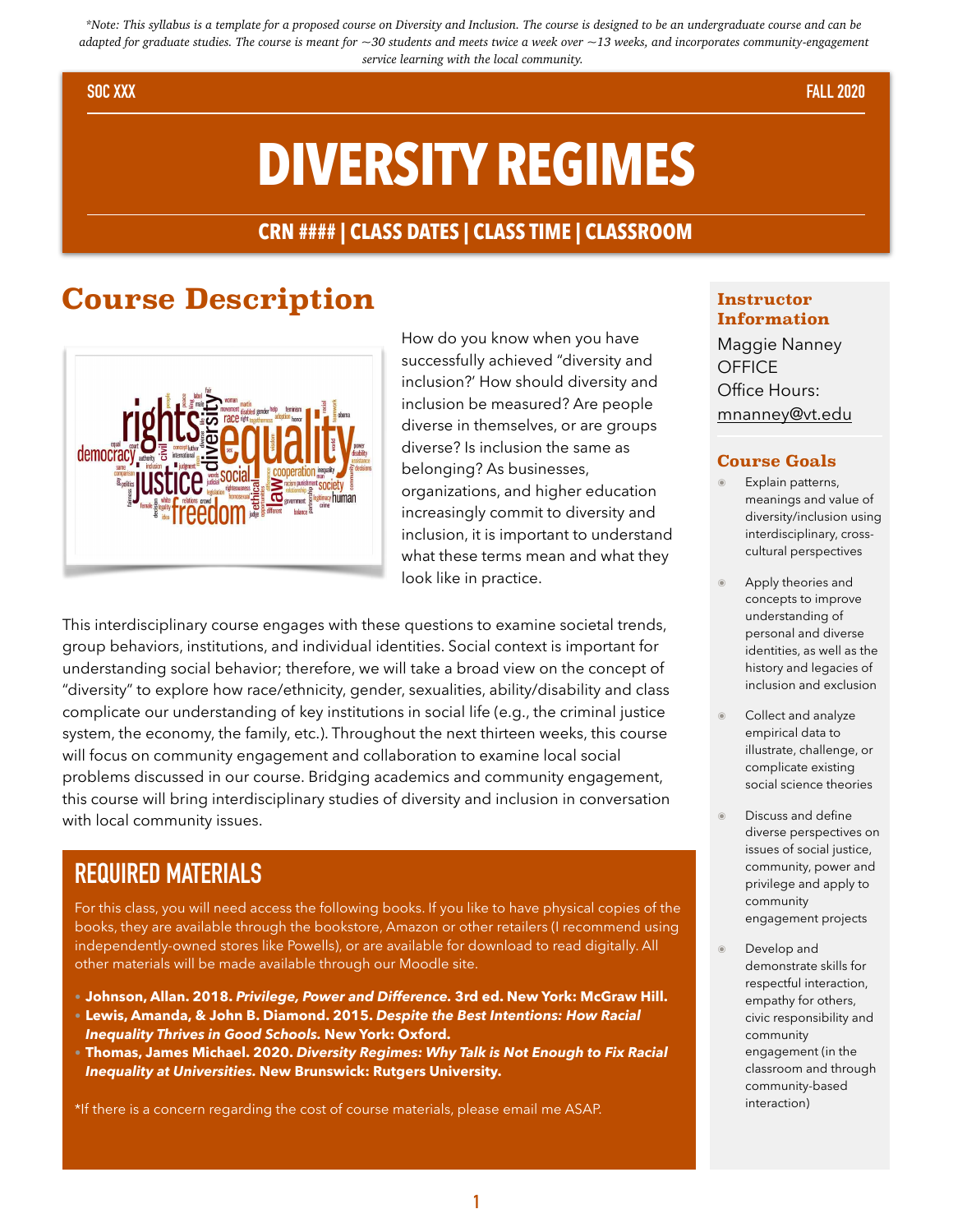### **Class Format**

This class is organized around a mixture of class formats and a community-engagement research project. See the matrix for more information regarding readings and assessments.

#### **Reading**

Students will be assigned a combination of book selections + articles each week to prepare in advance of our designated meeting time. Assigned reading is listed daily in the course matrix. It is your responsibility to do the reading for every class. Please speak with me if there are any problems preventing you from doing so.

#### **Discussion and Participation**

Because this course is largely discussion based, students are expected to be active participants in course discussions, contributing to the conversation and pushing our thinking with deep, analytical questions. There are a wide range of possibilities for getting involved, including:

- Active listening
- Answering questions posed by the instructor
- Summarizing readings or ideas when asked
- Responding to other students' questions
- Building on previous points made by others
- Raising thoughtful questions of your own
- Asking for clarifications
- Critiquing or commenting on the texts
- Comparing and contrasting readings and other course materials
- Sharing exemplary experiences
- Engaging in critical reflection on your own and others' assumptions

Please see the "Guidelines for Classroom Participation" online for more information on classroom discussions. See the rubric below for more information about how attendance and participation will be graded.

#### **News Engagement**

Once a week, students will analyze a recent (within the past year) news article regarding the social problem being discussed in class to discuss and speculate legal and social solutions to the issue. These are short, 1-2 page responses and will occasionally be used in class discussions. These articles are due at the beginning of class.

#### **Mid-Semester Paper**

Half-way through the semester, students will be expected to prepare a 5-page paper that will consist of a research proposal. The proposal will include an indepth literature review and discussion of research questions that will provide the background research and context for their final project.

#### **Final Paper**

As this class encourages students to think about local social problems, the final project will have students engaging with local community services, activism, or organizations. Through this experience, students will complete 20 hours of community engagement. As we will discuss throughout the semester, communityengagement project is different from community service or volunteering: the purpose of this final project is to also provide an avenue for students to go beyond course materials and critically engage with diversity studies within the community and is a collaborative process between the researcher and community partners that creates and disseminates knowledge with the goal of contributing to the discipline and strengthening the well-being of the community. Through this project, students, in collaboration with their community partners, will identify a social problem and a way to redress it through social science research and applied methods—this may include, but is not limited to, a community survey, focus groups, or grant applications.

These projects will then be presented in a galleryformat open to the community to allow students to find ways to communicate high theory to a broader audience. A list of approved organizations is available on our class site. Should time or transportation be of concern, please set up a time to meet with the professor to discuss within the first 2 weeks of class.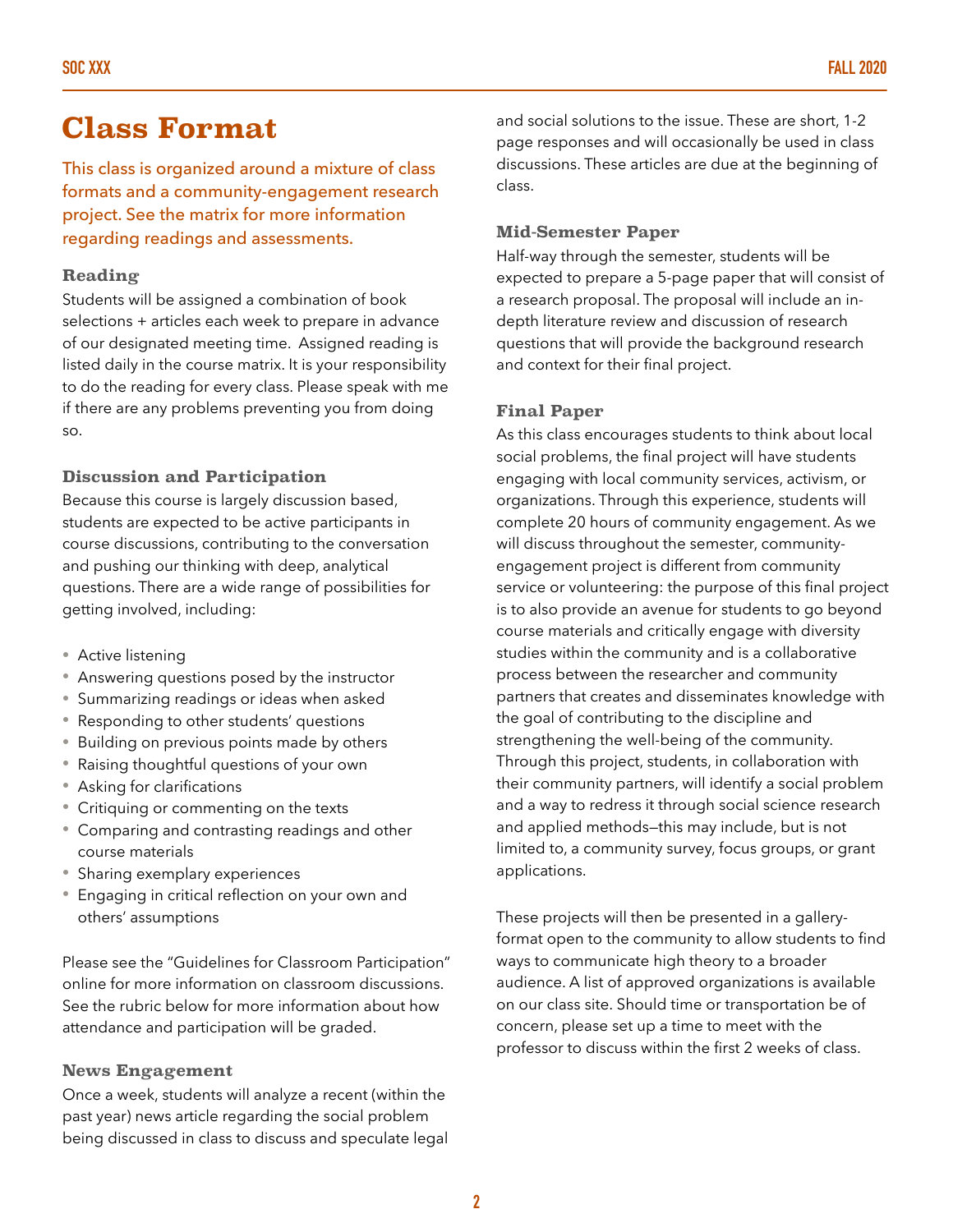### **Class Policies**

#### **Attendance and Participation**

In order to learn from one another, participation in class is expected. Participation may look differently each day, including active participation in class discussion, group activities, or paying attention to lectures and speakers. Activities and assignments will be turned in for class participation credit.

In order to participate, you need to show up to class. Attendance will be taken at the beginning of each class period. Class attendance is taken to keep track of who is present, and with better attendance (90% of classes attended) and if you are borderline on a grade, it will help boost your grade, but never will it hinder your grade. Remember, attendance alone is not enough. You should also ask questions, answer questions, and/ or initiate discussion.

Life, however, sometimes happens and we must miss class. We are human after-all. You are adults and can make decisions for yourselves regarding if you come to class or not. Should you miss class, you need to make necessary arrangements with your peers to review what you missed. Participation and activity points will not be able to be made up should you miss class unless with a note from Health Services, a medical or mental health professional, other professor, or Class Dean.

Children and other dependents are welcome to the class if care plans fall through. Please email me should this be a concern or if you need to bring your children to class.

If you begin to miss class consistently or for a long period of time, I may check in with you to make sure everything is okay. I will also encourage you to speak with your Class Dean or other appropriate resource on campus as needed.

#### **Late Work Policy**

Late work will not be accepted unless prior arrangements are made. If you need an extension on work, please contact me to discuss appropriate arrangements.

#### **Expected Work Load**

You should expect approximately 40-50 pages of reading and assignments for each class.

#### **Emails and Grades Policy**

Learning is not just a matter of knowing material, but the ability to grow and show how you can apply the material in class. Therefore, I believe that grades should reflect how you have grown as a scholar throughout the semester, not just if you get an answer correct. While I do my best to provide you opportunities to succeed, it is also up to you do put in the work.

To maintain a sense of work-life balance, I will not by answering emails after 7pm during the weekdays or on the weekends after 5pm on Friday until Monday morning. I will respond to all emails, except over the weekends, within 24 hours.

I cannot discuss grades over email. Please wait 24 hours after receiving feedback/grades, and after such time if you still have a question, feel free to contact me to arrange a meeting.

#### **Office Hours/Drop in Hours**

Office hours are times in which I will be available, regardless if you have an arranged meeting with me, in my office. Feel free to drop in at that time to discuss class matters. These hours are subject to change, and I will make an announcement in class and over email in advance if this occurs.

#### **Technology Policy**

Technology, including laptops, tablets and e-readers, are permitted in the classroom for class purposes only, including looking at readings, videos, and taking notes. We will use these devices from time to time in our class activities, and I will let you know a class period prior so that you may be prepared to use them. If computers become a distraction for students including browsing/ shopping online, doing work for another class, gaming, or texting, I will revise this policy and ask that they be put away.

I ask that cellphones are put away and on vibrate/silent during class as a sign of respect to both me and your peers and to show your active participation and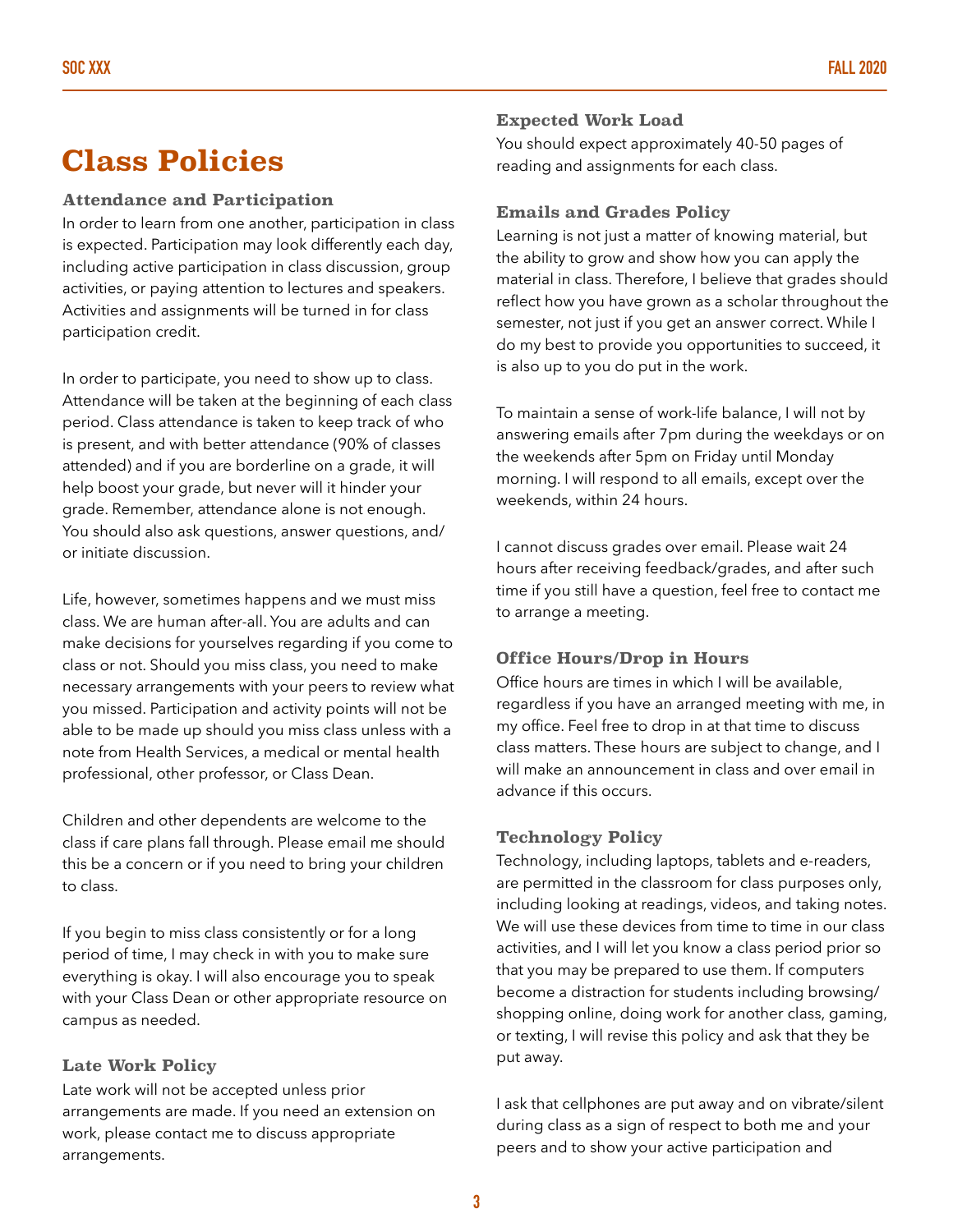attention in class. If there is an emergency requiring a cell phone be made available, please talk to me *before*  the class period begins.

## **Community Standards**

#### **Honor Code**

The college's honor code states that all students should be "honest and committed to the principles of academic and intellectual integrity in their preparation and submission of course work and examinations" and that "all submitted work of any kind must be the original work of the student who must cite all the sources used in its preparation." All class assignments are subject to this code. The Honor Code is college policy, which expressly forbids the following academic violations:

- 1. Cheating: including the actual giving or receiving of any unauthorized aid or assistance, or any unfair advantage on any form of academic work.
- 2. Plagiarism: including the copying of the language, structure, ideas, or thoughts of another and passing off the same as one's own original work without proper citation.
- 3. Falsification: including statements of any untruth, forgery, tampering, or manipulating information on academic work.

Any and all times you utilize someone else's idea or words, either from text or online, a full citation must be used to acknowledge the author's work. For more information about citations, please feel free to discuss with me, and consult<http://owl.english.purdue.edu>

In this course, ASA, APA, and Chicago style citations will be accepted. Additional services on campus are available with learning how to properly cite material. For more information visit the campus writing center.

Violation of the Academic Honor Code will result in possible disciplinary action. All violations will be formally reported to the Chair of the Honor Board and the Dean of the College.

#### **Additional Community Standards**

Due to the personal nature of this course, class discussions and all other course interactions will be respectful and dignified. All participants will be accountable for their comments in this course. See the Student Handbook for definitions and policies on harassment and intolerable behavior.

Classroom etiquette also means engaging with ideas that are different from your own in a respectful manner, even when you may have serious disagreements. Constructive criticism is certainly encouraged. Personal attack, on the other hand, will not be tolerated. In the first week of class, we will do a series of activities that will help us, as a class, learn to constructively discuss sensitive topics and to work together and collaboratively build discussion guidelines.

Though the assignments do not require sharing of personal experiences, if there is a concern regarding sensitive experiences, please contact me and we will come up with alternative solutions.

### **Academic Support and Safety**

#### **Accessibility**

Disabilities can be visible and invisible, and I am dedicated to ensuring that all students succeed in our course. Please contact me early in the semester to discuss options if the design of this course produces barriers to full and meaningful participation. I am happy to work with you and the Services for Office of Disabilities Services (ODS) to make this course accessible. Detailed information on documentation requirements, accommodations and services, and other related information can be found on the course website under "Resources". These accommodations and services are coordinated through the ODS staff in College Hall. For additional information, please contact the ODS office at *phone number* or *email*.

#### **Content Warning**

Reading and discussing these texts can be demanding in ways that are often unexpected, and your success in this class will require an open and even engagement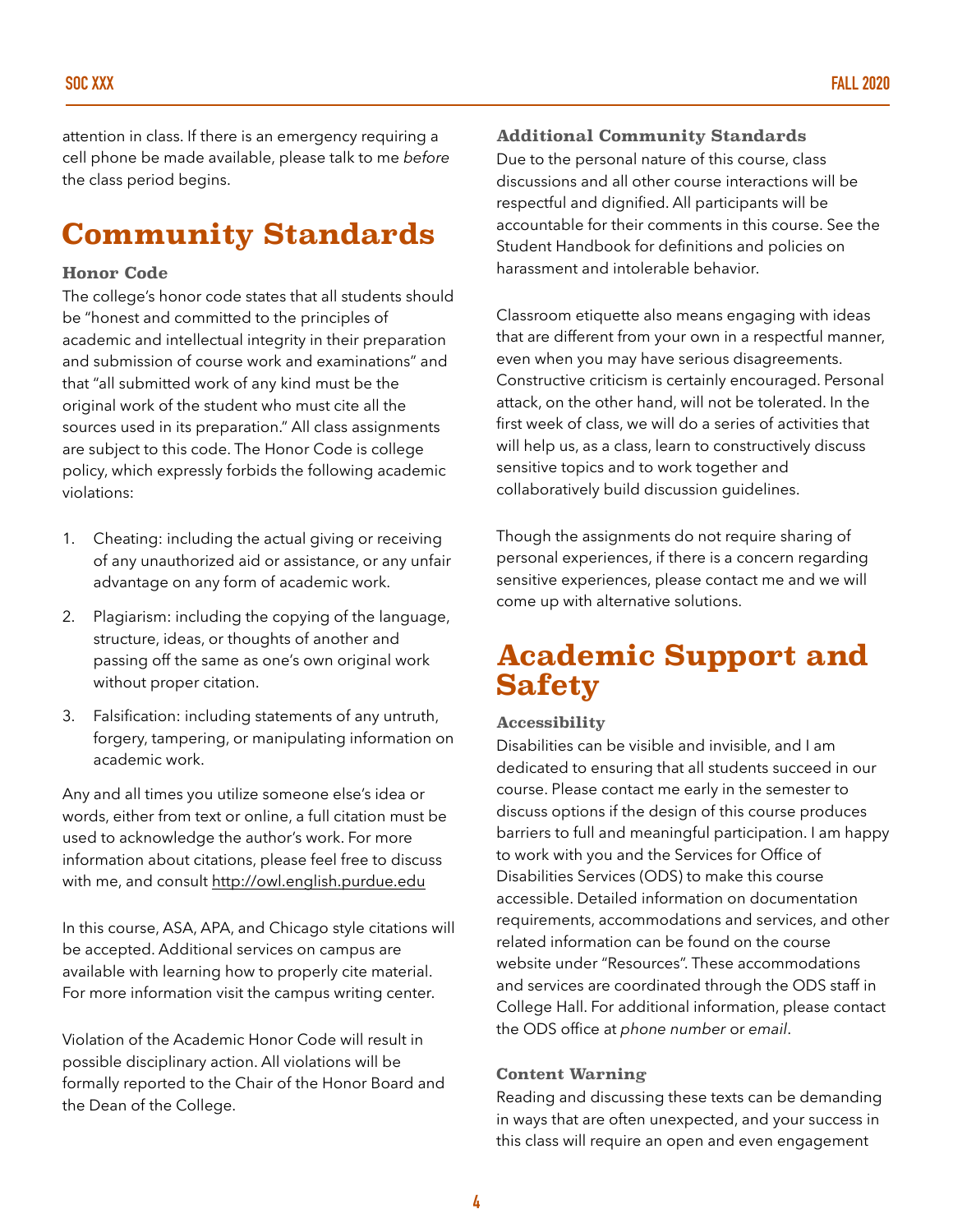with explicit material, even if you do not agree with the text's arguments. A word of warning: some of the texts presented in this course are explicit and may be uncomfortable, but never should they feel unsafe. Please feel free to discuss with me, or contact any of the sources below, should a topic in the course create an unsafe environment for you mentally, emotionally, or culturally, academically, or socially.

#### **Pronoun Usage and Names**

Please contact me if you would like to discuss pronouns or names that you use. I use they/them pronouns and request that students respect the pronouns of their classmates. I also acknowledge that pronouns may change- please let me know if this is the case.

#### **Confidential Information**

All information shared with me or in class should be treated as completely confidential. Under university policy and federal law, the only time confidentiality will not be maintained is during times regarding sexual harassment or assault or in the instance (or threat of) violence or harm to oneself or another.

#### **SUPPORT SERVICES**

**There are a number of services on campus that are available for your academic success. See the course website for links and contact information for the following resources:**  Class Deans Office Counseling Services Office of Disability Services Office of Diversity, Equity, and Inclusion Religious and Spiritual Life Student Success Center Women's Center Writing Center

\*\*This syllabus and course schedule is subject to change should the instructor find it necessary for the success of the students.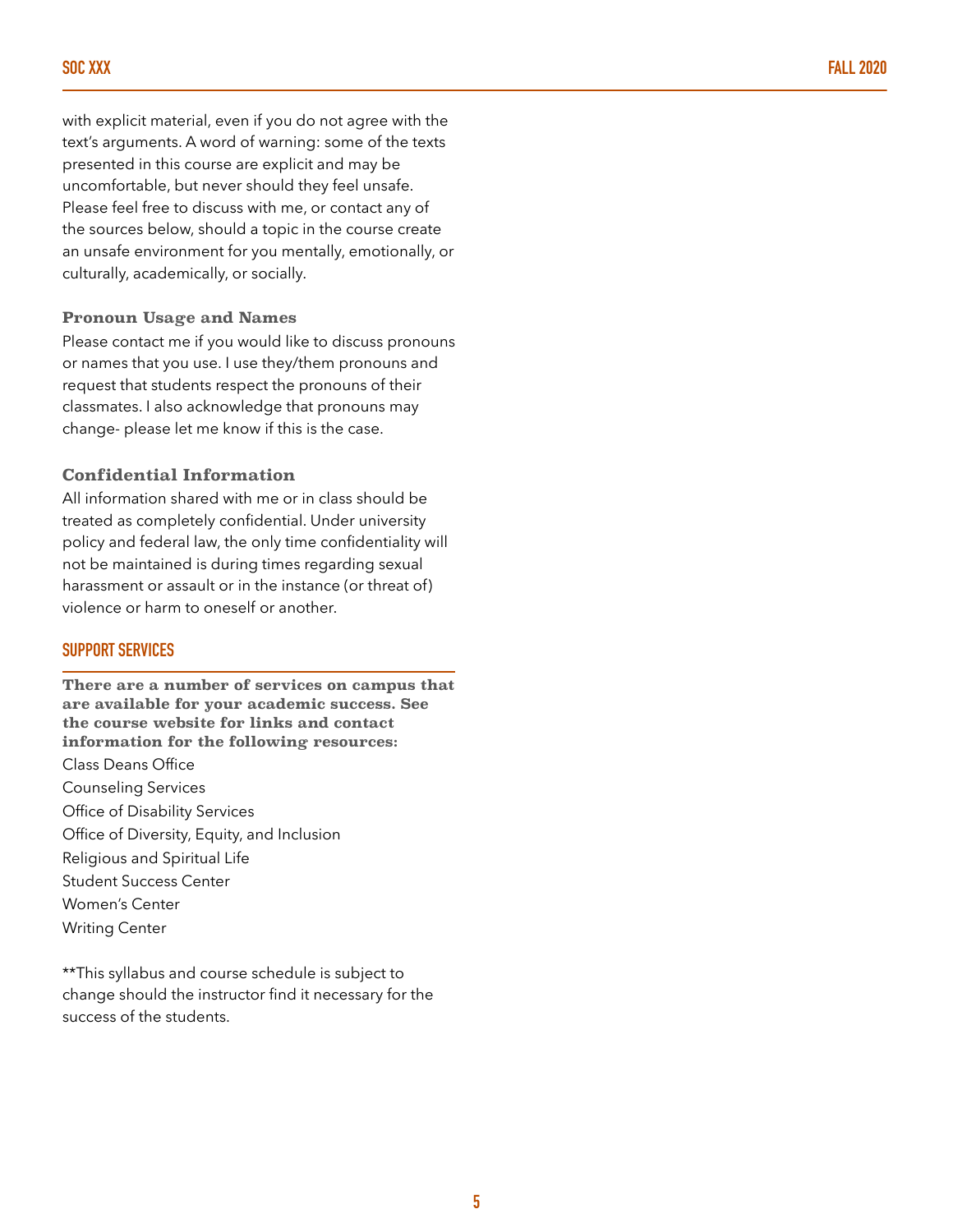### **COURSE MATRIX**

Reading and assignments are listed on the date they are due unless otherwise noted. For example, you are required to read Blee "Appendix 2" before coming to class on DATE.

| <b>Weekly</b><br><b>Theme</b>                            | <b>Dates</b> | <b>Monday Readings, Assignments, and Activities</b>                                                                                                                                                                                                                                                                                         | <b>Wednesday Readings, Assignments and Activities</b>                                                                                                                                                                                                                                                                                                                                                                                                                            |  |  |
|----------------------------------------------------------|--------------|---------------------------------------------------------------------------------------------------------------------------------------------------------------------------------------------------------------------------------------------------------------------------------------------------------------------------------------------|----------------------------------------------------------------------------------------------------------------------------------------------------------------------------------------------------------------------------------------------------------------------------------------------------------------------------------------------------------------------------------------------------------------------------------------------------------------------------------|--|--|
| <b>Unit 1: Theoretical Underpinnings</b>                 |              |                                                                                                                                                                                                                                                                                                                                             |                                                                                                                                                                                                                                                                                                                                                                                                                                                                                  |  |  |
| Diversity,<br><b>Inclusion and</b>                       |              | Berrey, Ellen. 2015. "Diversity is for White People: The Big Lie<br>Behind a Well-intentioned word." Salon.com.                                                                                                                                                                                                                             | Johnson, ch. 2                                                                                                                                                                                                                                                                                                                                                                                                                                                                   |  |  |
| <b>Social Justice</b>                                    |              | Stewart, D.L. 2017. "Language of Appeasement." Inside Higher<br>Ed.<br>In class activity: Class expectations and norms                                                                                                                                                                                                                      | Due in Class: News Engagement                                                                                                                                                                                                                                                                                                                                                                                                                                                    |  |  |
| <b>Research</b><br><b>Methods and</b><br><b>Ethics</b>   |              | Goffman, Alice. 2014. "Epilogue: Leaving 6th Street." pp. 205-<br>206 in On the Run: Fugitive Life in an American City.<br>Chicago: The University of Chicago Press.<br>Blee, Kathleen. 2003. "Appendix 2: Methodology" pp. 198-204<br>in Inside Organized Racism: Women in the Hate<br>Movement. Berkeley: University of California Press. | Bell, Shannon. 2008. "Photovoice as a strategy for<br>community organizing in the Central<br>Appalachian Coalfields." Journal of Appalachian<br>Studies 14(1/2): 34-48.<br>Jourian, T.J. & Nicolazzo, Z. 2017. "Bringing our<br>communities to the research table: The liberatory<br>potential of collaborative methodological<br>practices." Educational Action Research 25(4):<br>594-609.<br>In class activity: IRB Application<br>Due in Class: Final Project Site Selection |  |  |
|                                                          |              |                                                                                                                                                                                                                                                                                                                                             | Due in Class: News Engagement                                                                                                                                                                                                                                                                                                                                                                                                                                                    |  |  |
| Individuals,<br><b>Identity</b> and<br><b>Structures</b> |              | Johnson, Ch. 6<br>Bonilla-Silva, Eduardo. 2014. "The Strange Enigma of Race in<br>Contemporary America." Pp. 1-25 in Racism without<br>Racists: Color-blind Racism and the Persistence of Racial<br>Inequality in America. Lanham, MD: Rowman and<br>Littlefield.                                                                           | Crenshaw, Kimberlé. "Mapping the Margins:<br>Intersectionality, Identity Politics, and Violence<br>against Women of Color." Stanford Law Review<br>43(6):1241-1299.<br>Due in Class: News Engagement                                                                                                                                                                                                                                                                             |  |  |
| Power,<br><b>Privilege and</b><br><b>Oppression</b>      |              | Johnson, Ch. 4, 6-7                                                                                                                                                                                                                                                                                                                         | Spade, Dean. 2007. "Documenting Gender." Hastings<br>Law Journal 59: 731-842. Durham: Duke<br>University Press.                                                                                                                                                                                                                                                                                                                                                                  |  |  |
|                                                          |              |                                                                                                                                                                                                                                                                                                                                             | Due in Class: News Engagement                                                                                                                                                                                                                                                                                                                                                                                                                                                    |  |  |
| <b>Critical</b><br><b>Diversity</b><br><b>Studies</b>    |              | Thomas, James Michael. 2018. "Diversity Regimes and Racial<br>Inequality: A case study of Diversity University." Social<br>Currents 5(2):140-156.                                                                                                                                                                                           | Ahmed, Sarah, 2012. "Commitment as a Non-<br>Performative." Pp. 113-140 in On Being<br>Included: Racism and Diversity in Institutional<br>Life. Durham: Duke University Press.                                                                                                                                                                                                                                                                                                   |  |  |
|                                                          |              |                                                                                                                                                                                                                                                                                                                                             | Due in Class: News Engagement                                                                                                                                                                                                                                                                                                                                                                                                                                                    |  |  |
|                                                          |              | <b>Unit 2: Applications</b>                                                                                                                                                                                                                                                                                                                 |                                                                                                                                                                                                                                                                                                                                                                                                                                                                                  |  |  |
| <b>Housing</b>                                           |              | No Reading<br>Due in class: Mid-Term Paper                                                                                                                                                                                                                                                                                                  | Desmond, Matthew. 2012. "Eviction and the<br>Reproduction Of Urban Poverty." AJS 118(1): 88-<br>133.<br>Due in Class: News Engagement                                                                                                                                                                                                                                                                                                                                            |  |  |
| <b>Incarceration</b>                                     |              | Alexander, Michelle. 20110. "The Color of Justice." Pp. 97-139 in                                                                                                                                                                                                                                                                           | Pager, Devah. 2003. "The Mark of a Criminal Record."                                                                                                                                                                                                                                                                                                                                                                                                                             |  |  |
| and Policing                                             |              | The New Jim Crow: Mass Incarceration in the Age of<br>Colorblindness. New York: The New Press.                                                                                                                                                                                                                                              | AJS 108(5): 937-975.<br>Due in Class: News Engagement                                                                                                                                                                                                                                                                                                                                                                                                                            |  |  |
| Food<br>(In)Security                                     |              | Jack, Anthony. 2019. "I, Too, Am Hungry." Pp. 132-180 in The<br>Privileged Poor: How Elite Colleges are Failing<br>Disadvantaged Students. Cambridge: Harvard University<br>Press.                                                                                                                                                          | Whitley, Sarah. 2013. "Changing Times in Rural America:<br>Food Assistance and Food Insecurity in Food<br>Deserts." Journal of Family Social Work 1: 36-52.<br>Johnston, Josee and Shyon Baumann. 2007.                                                                                                                                                                                                                                                                          |  |  |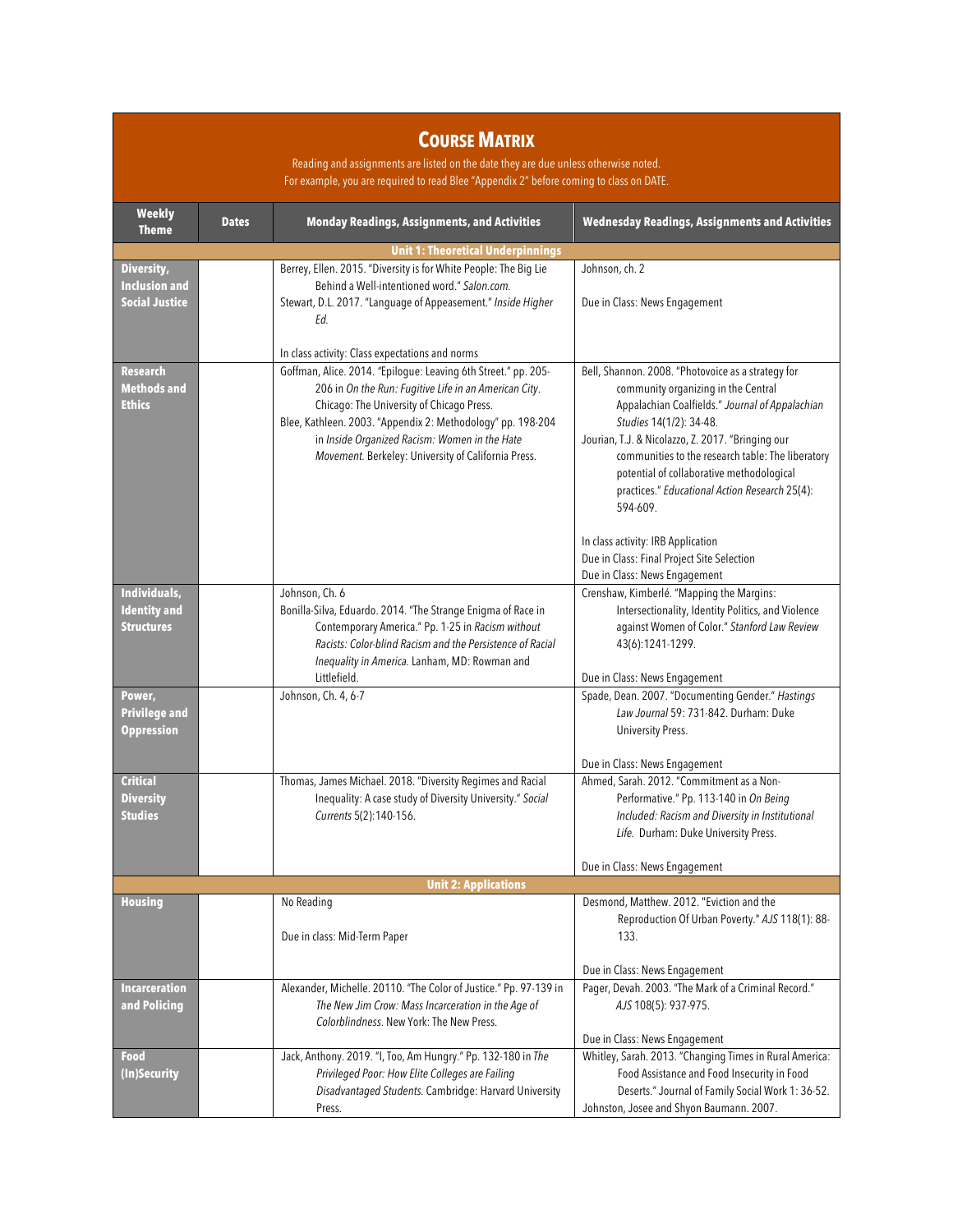|                                          |                                                                                                                                                                                                     | "Democracy versus Distinction: A Study of<br>Omnivorousness in Gourmet Food Writing."<br>American Journal of Sociology 113: 165-204. |  |  |
|------------------------------------------|-----------------------------------------------------------------------------------------------------------------------------------------------------------------------------------------------------|--------------------------------------------------------------------------------------------------------------------------------------|--|--|
|                                          |                                                                                                                                                                                                     |                                                                                                                                      |  |  |
|                                          |                                                                                                                                                                                                     | Due in Class: News Engagement                                                                                                        |  |  |
| <b>Health Care</b>                       | Stough-Hunter, Anjel and Joseph Donnermeyer. 2010."When<br>Health Involves Hunting and Peeing in the Front Yard:<br>Obama's Health Reform and the Importance of Rural                               | Woolhandler, Stephanie and David Himmelstein. 2011.<br>"Healthcare Reform 2.0." Social Research<br>78(3):719-730.                    |  |  |
|                                          | Masculinity." Race, Gender & Class 17(3/4): 223-240.                                                                                                                                                |                                                                                                                                      |  |  |
|                                          | Miller, Lisa R., and Eric Anthony Grollman. 2015. "The social costs<br>of gender nonconformity for transgender adults:<br>Implications for discrimination and health." Sociological<br>Forum 30(3). | Due in Class: News Engagement                                                                                                        |  |  |
| <b>Education</b>                         | Lewis & Diamond, ch. 1-3                                                                                                                                                                            | Lewis & Diamond, ch. 4-6                                                                                                             |  |  |
|                                          |                                                                                                                                                                                                     |                                                                                                                                      |  |  |
|                                          |                                                                                                                                                                                                     | Due in Class: News Engagement                                                                                                        |  |  |
| <b>Employment</b>                        | Johnson, ch. 3                                                                                                                                                                                      | Wingfield, Adia Harvey and Renée Skeete Alston. 2014.                                                                                |  |  |
|                                          | Hays, Sharon. 2003. "Cultures of Poverty." Pp. 179-214 in Flat                                                                                                                                      | "Maintaining Hierarchies in Predominantly White                                                                                      |  |  |
|                                          | Broke with Children: Women in the Age of Welfare                                                                                                                                                    | Organizations: A Theory of Racial Tasks."                                                                                            |  |  |
|                                          | Reform. New York: Oxford University Press.                                                                                                                                                          | American Behavioral Scientist 58(2):274-287.                                                                                         |  |  |
|                                          |                                                                                                                                                                                                     | Due in Class: News Engagement                                                                                                        |  |  |
| <b>Immigration</b>                       | Parrenas, Rhacel Salazar. 2000. "Migrant Filipina Workers and                                                                                                                                       | Garcia, San Juanita. 2017. "Racializing 'Illegality': An                                                                             |  |  |
|                                          | the International Division of Reproductive Labor." Gender                                                                                                                                           | Intersectional Approach to Understanding how                                                                                         |  |  |
|                                          | & Society 14(4): 560-580.                                                                                                                                                                           | Mexican-origin Women Navigate and Anti-                                                                                              |  |  |
|                                          |                                                                                                                                                                                                     | Immigrant Climate." Sociology of Race and                                                                                            |  |  |
|                                          |                                                                                                                                                                                                     | Ethnicity 3(4):474-490.                                                                                                              |  |  |
|                                          |                                                                                                                                                                                                     | Due in Class: News Engagement                                                                                                        |  |  |
| <b>Social Policy,</b>                    | Johnson, ch. 9                                                                                                                                                                                      | No Reading                                                                                                                           |  |  |
| <b>Social</b>                            |                                                                                                                                                                                                     |                                                                                                                                      |  |  |
| <b>Solutions</b>                         |                                                                                                                                                                                                     | Due in Class: News Engagement                                                                                                        |  |  |
|                                          | <b>Study Period DATES</b><br><b>Finals Period DATES</b>                                                                                                                                             |                                                                                                                                      |  |  |
| <b>Gallery Display of Finals DATE</b>    |                                                                                                                                                                                                     |                                                                                                                                      |  |  |
| <b>Final Project Portfolios Due DATE</b> |                                                                                                                                                                                                     |                                                                                                                                      |  |  |
|                                          |                                                                                                                                                                                                     |                                                                                                                                      |  |  |

\*Syllabus subject to change at instructor's discretion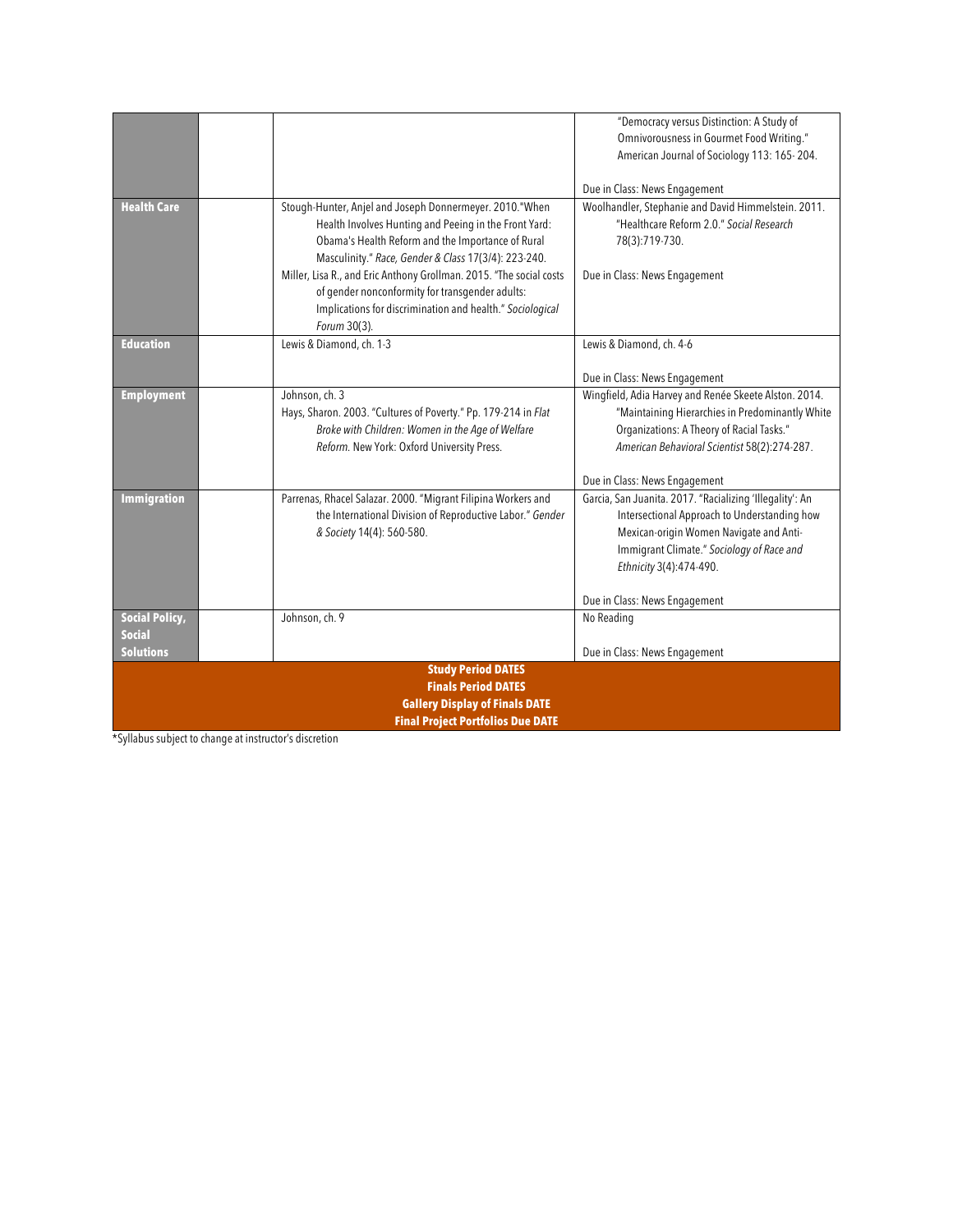| <b>Assessments of Learning</b>                                                                                                                                                                                                                                                                                                                                                                                                                                                                                                                                                                                                                                                                                                                                                                                                                                                                                                                                                                                                                                                                                                                                                                                                                                                                                                                                                                                                                                                                                                                                                                                                                                                                                                                                                                                                                                                                                                                                                                                                                                          |     |
|-------------------------------------------------------------------------------------------------------------------------------------------------------------------------------------------------------------------------------------------------------------------------------------------------------------------------------------------------------------------------------------------------------------------------------------------------------------------------------------------------------------------------------------------------------------------------------------------------------------------------------------------------------------------------------------------------------------------------------------------------------------------------------------------------------------------------------------------------------------------------------------------------------------------------------------------------------------------------------------------------------------------------------------------------------------------------------------------------------------------------------------------------------------------------------------------------------------------------------------------------------------------------------------------------------------------------------------------------------------------------------------------------------------------------------------------------------------------------------------------------------------------------------------------------------------------------------------------------------------------------------------------------------------------------------------------------------------------------------------------------------------------------------------------------------------------------------------------------------------------------------------------------------------------------------------------------------------------------------------------------------------------------------------------------------------------------|-----|
|                                                                                                                                                                                                                                                                                                                                                                                                                                                                                                                                                                                                                                                                                                                                                                                                                                                                                                                                                                                                                                                                                                                                                                                                                                                                                                                                                                                                                                                                                                                                                                                                                                                                                                                                                                                                                                                                                                                                                                                                                                                                         |     |
| <b>Participation and Activities</b><br>Participation will be evaluated throughout the semester based on class discussions, in-class activities, and attention in class. You must be in class in<br>order to receive participation points for that day. A participation evaluation will be provided half-way through the semester. No make-up<br>participation will be available for those unexcused from class. In-class activities will be turned in for completion as well as for quality of work.                                                                                                                                                                                                                                                                                                                                                                                                                                                                                                                                                                                                                                                                                                                                                                                                                                                                                                                                                                                                                                                                                                                                                                                                                                                                                                                                                                                                                                                                                                                                                                    | 20% |
| <b>News Engagement</b><br>Once a week, students will analyze a recent news article regarding the social problem being discussed in class to discuss and speculate legal and<br>social solutions to the issue. These are short, 1-2 page responses on a news article published with the past year. The news article must come from a<br>reputable source, though the student may spend 1-paragraph contrasting how information is presented regarding the same issue across multiple<br>publication sources. These papers will begin the second week of class and will be turned in at the beginning of the second class period each week<br>(digital submission is preferred, but paper copies will also be accepted). You must provide a link or copy of the news article with your submission.<br>You may opt out of 2 of these engagement papers without grade penalty.                                                                                                                                                                                                                                                                                                                                                                                                                                                                                                                                                                                                                                                                                                                                                                                                                                                                                                                                                                                                                                                                                                                                                                                              | 15% |
| <b>Mid-Semester Paper (Proposal)</b><br>Half-way through the semester, students will prepare a 5-page research proposal. The proposal will include an in-depth literature review and<br>discussion of research questions that will provide the background research and context for their final project. A proposal example is available on the<br>class Moodle page.                                                                                                                                                                                                                                                                                                                                                                                                                                                                                                                                                                                                                                                                                                                                                                                                                                                                                                                                                                                                                                                                                                                                                                                                                                                                                                                                                                                                                                                                                                                                                                                                                                                                                                    | 25% |
| <b>Community Engagement Project/ Final Paper</b><br>As this class encourages students to think about local social problems, the final project will have students engaging with local community services,<br>activism, or organizations. Through this experience, students will complete 20 hours of community engagement. As we will discuss throughout the<br>semester, community-engagement project is different from community service or volunteering: the purpose of this final project is to also provide an<br>avenue for students to go beyond course materials and critically engage with diversity studies within the community and is a collaborative process<br>between the researcher and community partners that creates and disseminates knowledge with the goal of contributing to the discipline and<br>strengthening the well-being of the community. Through this project, students, in collaboration with their community partners, will identify a social<br>problem and a way to redress it through social science research and applied methods-this may include, but is not limited to, a community survey,<br>focus groups, or grant applications. It is possible, depending on site selection, that group projects (no more than 3 per group) will be available.<br>Final papers, which will discuss what the project consisted of and how this relates to class concepts, will range between 7-9 pages.<br>These projects will then be presented in a gallery-format open to the community to allow students to find ways to communicate high theory to a<br>broader audience. A list of approved organizations is available on our class site. Should time or transportation be of concern, please set up a time to<br>meet with the professor to discuss within the first 2 weeks of class.<br>Assessment of learning and grades for this project will consist of the following: site location selection, IRB submission activity, completion of hours,<br>field project, evaluation by site supervisors, final paper, and self-evaluation. | 40% |

| <b>Grade Distribution</b> |         |  |
|---------------------------|---------|--|
| A                         | 100-93% |  |
| А-                        | 92-90%  |  |
| B+                        | 89-87%  |  |
| B                         | 86-83%  |  |
| в.                        | 82-80%  |  |
| C+                        | 79-77%  |  |
| C                         | 76-73%  |  |
| C-                        | 72-70%  |  |
| D+                        | 69-67%  |  |
| D                         | 66-63%  |  |
| D-                        | 62-60%  |  |
| F                         | 59-0%   |  |